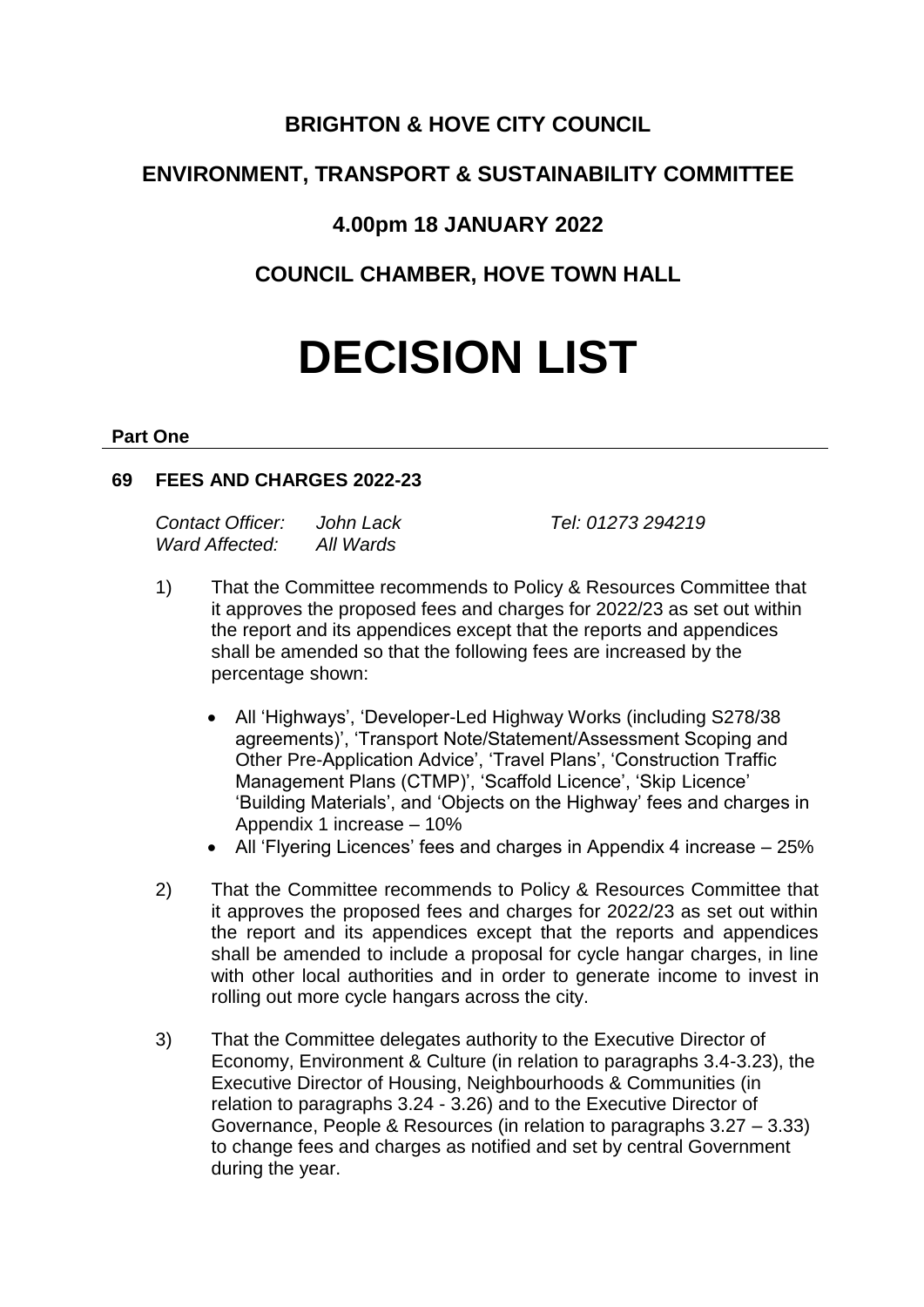- 4) That the Committee asks for a report to come to a future meeting of the Environment, Transport & Sustainability Committee exploring differential parking charges for high-emitting vehicles.
- 5) That the Committee requests that officers conduct a review of the nature of motorcycle parking in Controlled Parking Zones and Council-owned car parks, with charging options presented to a future meeting of the Environment, Transport & Sustainability Committee.

#### **70 VALLEY GARDENS PHASE 3 REVISED SCHEME WITH DETAILED DESIGN PRINCIPLES**

*Contact Officer: Oliver Spratley Tel: 01273 290390 Ward Affected: Queen's Park; Regency; St Peter's & North Laine*

- 1) Approves the Valley Gardens Phase 3 detailed design as shown in Appendix 1: General Highway Arrangement Plan.
- 2) Notes that the principles and details outlined in this report will help to inform all final technical matters, with regards to this scheme, in preparation for the procurement of a construction contract by officers in line with the decision made by this committee in February 2019 as outlined in paragraph 7.2 of this report.
- 3) Authorises that all Traffic Regulation Orders required for Valley Gardens Phase 3 be advertised in accordance with the standard procedure.
- 4) Notes the increased budget requirement due to significant delay in delivering Phase 3, additional stakeholder infrastructure commitments, and significant increases in construction costs, as set out in in Appendix 2.
- 5) Recommends to Policy & Resources Committee that it approves capital borrowing of up to £5.0m to address estimated increased scheme costs arising from new Department for Transport design guidance; significant increases in construction costs and risk management; additional infrastructure, including for sustainable transport and events; as shown in Appendix 2.

## **71 PARKING ANNUAL REPORT 2020-2021**

| Contact Officer: | <b>Paul Nicholls</b> | Tel: 01273 293287 |
|------------------|----------------------|-------------------|
| Ward Affected:   | All Wards            |                   |

1) That the Environment Transport and Sustainability Committee endorses the publication of the Parking Annual Report for 2020/21 under the provisions of the Traffic Management Act 2004.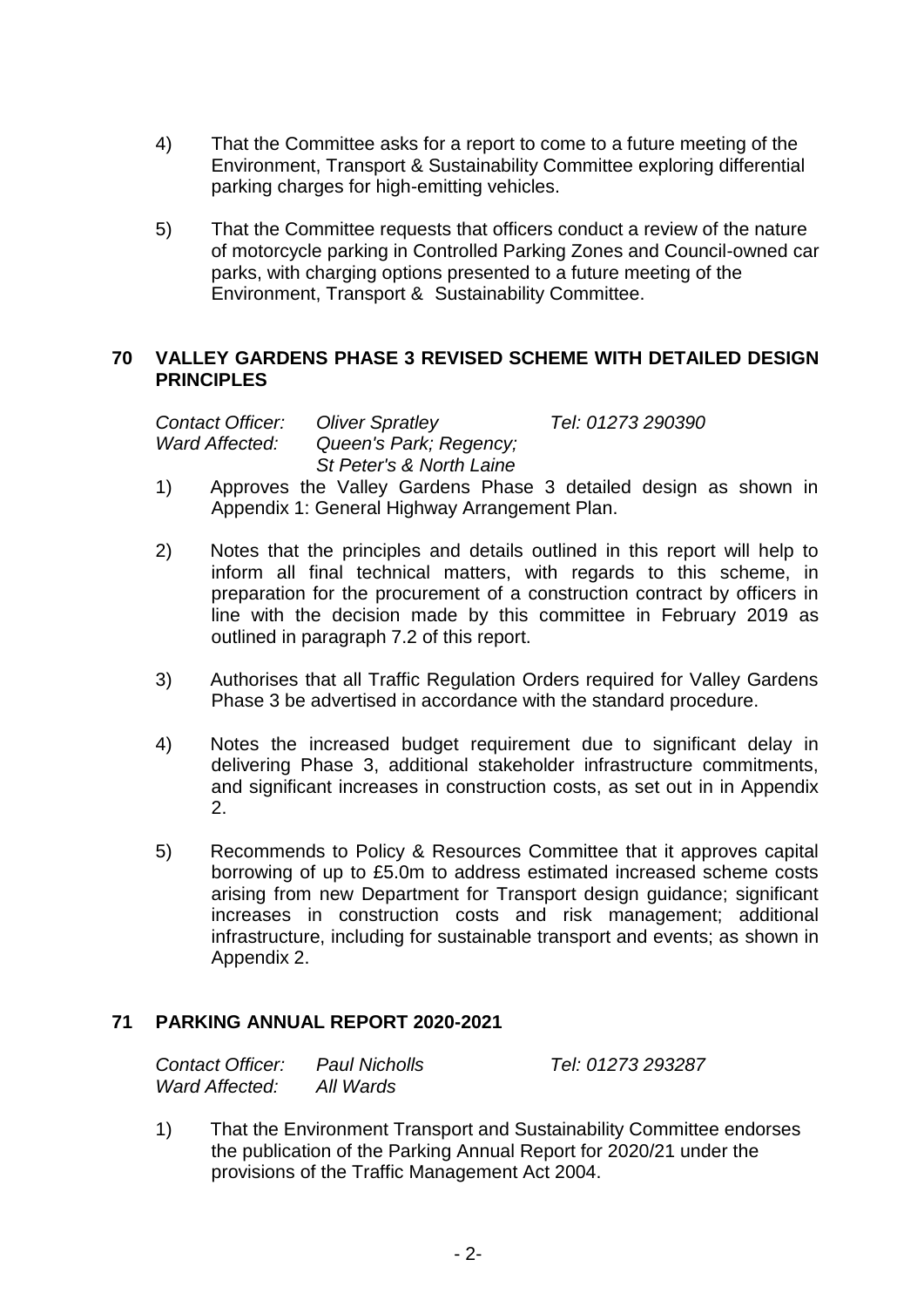2) That the Environment Transport and Sustainability Committee authorises the Head of Parking Services to produce and publish the report, which will be made available on the Council's website.

#### **72 REAL TIME AIR QUALITY MONITORING SYSTEM**

| Contact Officer: | Samuel Rouse | Tel: 01273 292256 |
|------------------|--------------|-------------------|
| Ward Affected:   | All Wards    |                   |

- 1) That the committee authorises officers to continue to progress the development of a real-time air quality monitoring system by upgrading the existing strategic monitoring network to enable the publication of real-time data;
- 2) That the committee welcomes the allocations of funding made by the council to invest in supporting and expanding the provision of strategic air quality monitoring stations and provide new local real-time sensors;
- 3) That the committee requests that officers continue to seek funding opportunities to enable the installation, expansion and maintenance of a real-time air quality monitoring system, including from council budgets, bids to the strategic Community Infrastructure Levy (CIL) pot and government grant funding.

## **73 MADEIRA DRIVE ACTIVE TRAVEL FUND ETRO-10-2021**

| Contact Officer: | <b>Tracy Beverley</b>  | Tel: 01273 292813 |
|------------------|------------------------|-------------------|
| Ward Affected:   | East Brighton; Queen's |                   |
|                  | Park                   |                   |

1) That the Committee, having taken account of all duly made comments and representations, agrees that the provisions of ETRO-10-2021 be made permanent.

#### **74 WASHINGTON STREET: OUTCOME OF CONSULTATION ON CHANGES TO REFUSE COLLECTIONS**

| Contact Officer: | Lynsay Cook         | Tel: 01273 291851 |
|------------------|---------------------|-------------------|
| Ward Affected:   | Hanover & Elm Grove |                   |

1) That Committee agrees for individual refuse wheelie bins to be provided to households in Washington Street, based on the results of the consultation, and pending a wider piece of work as part of the Modernisation Programme.